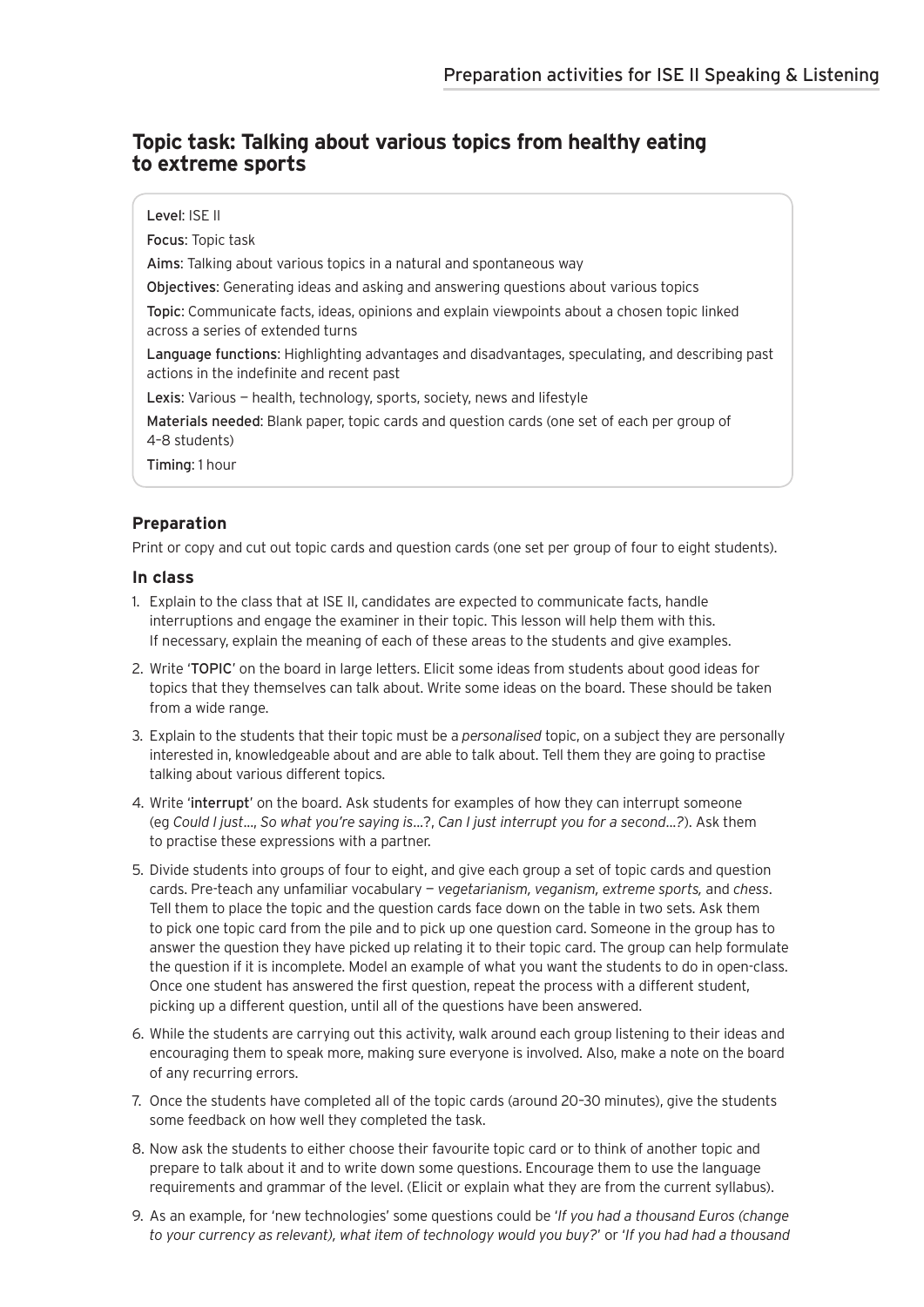*Euros in your parents' generation, what item of technology would you have bought?*' Elicit some more questions based on the grammar of the level.

- 10.Now give each student a piece of paper and ask them to write the topic they have chosen in the middle. Draw lines from the topic, writing their questions down. Explain they are going to present their topic to the group for approximately 10 minutes. Walk around checking everyone is involved and motivated.
- 11. Bring this activity to a close, ask for the names of the topics and write them on the board. Ask each student to think of a question to ask about each of the topics and write it down. Now each group presents their topic to the class. Make sure everyone in the group takes part in this. Ask various students to ask each group questions about their topic. Encourage dialogue and interaction between groups.

#### **Extension activity**

More advanced students can prepare their own topic for the exam.

#### **Further support activity**

Students finding the task more challenging can be encouraged to think of vocabulary related to a topic of their choice.

#### **Homework**

Ask students to choose someone to talk to outside of class (a friend or family member for example). They should ask this person questions about a topic which they are interested in and be ready to tell the class about it.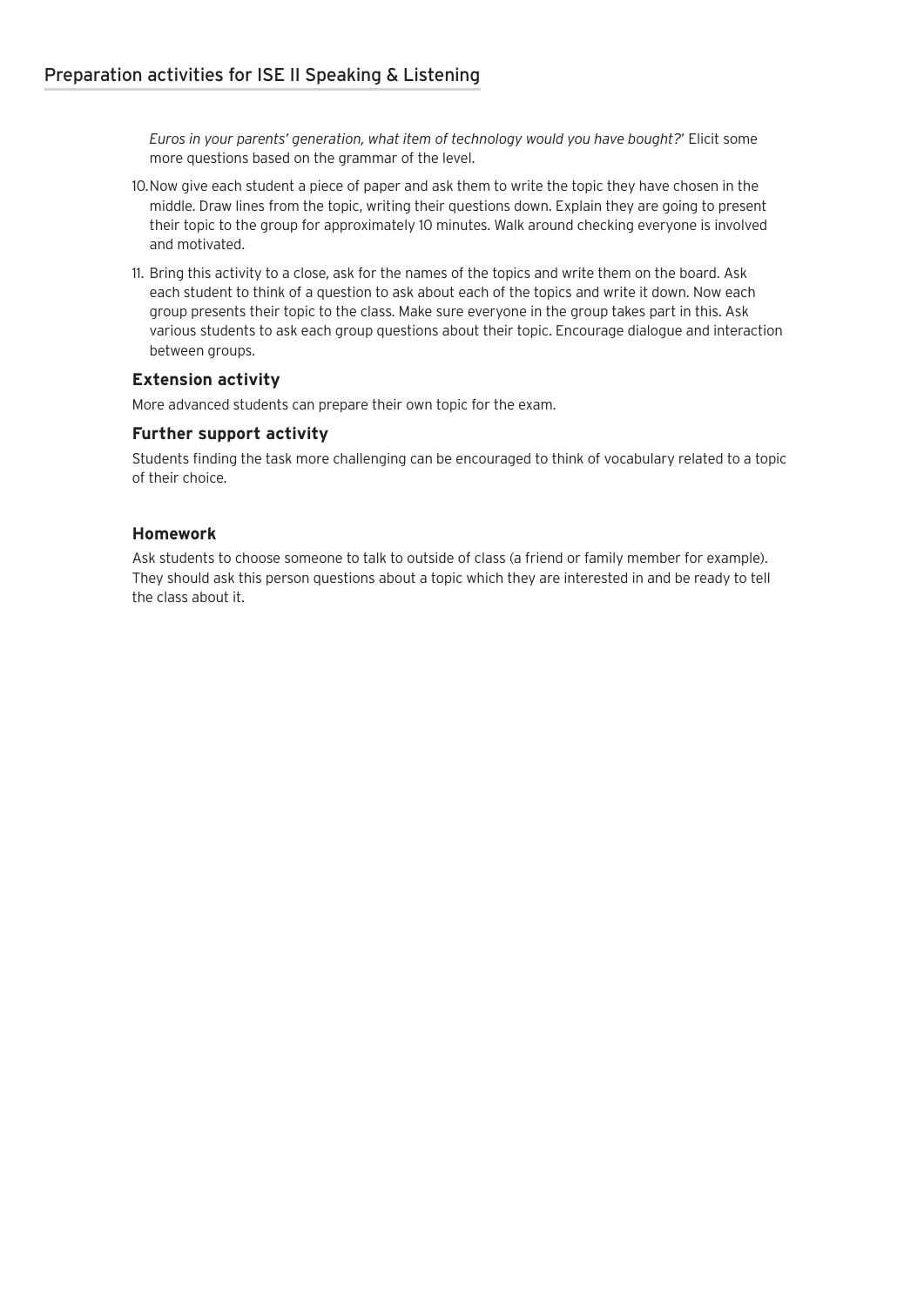# **Topic cards**

| Veganism and vegetarianism                           |  |  |
|------------------------------------------------------|--|--|
| Extreme sports                                       |  |  |
| The value of university education                    |  |  |
| Chess                                                |  |  |
| The importance of work experience                    |  |  |
| Multicultural societies                              |  |  |
| The economic side of football                        |  |  |
| New technologies                                     |  |  |
| Latest top news stories                              |  |  |
| Why are some people so rich, others so poor?         |  |  |
| The importance of a healthy diet and lifestyle       |  |  |
| How our generation can make the world a better place |  |  |
| The best thing that has happened to me is            |  |  |